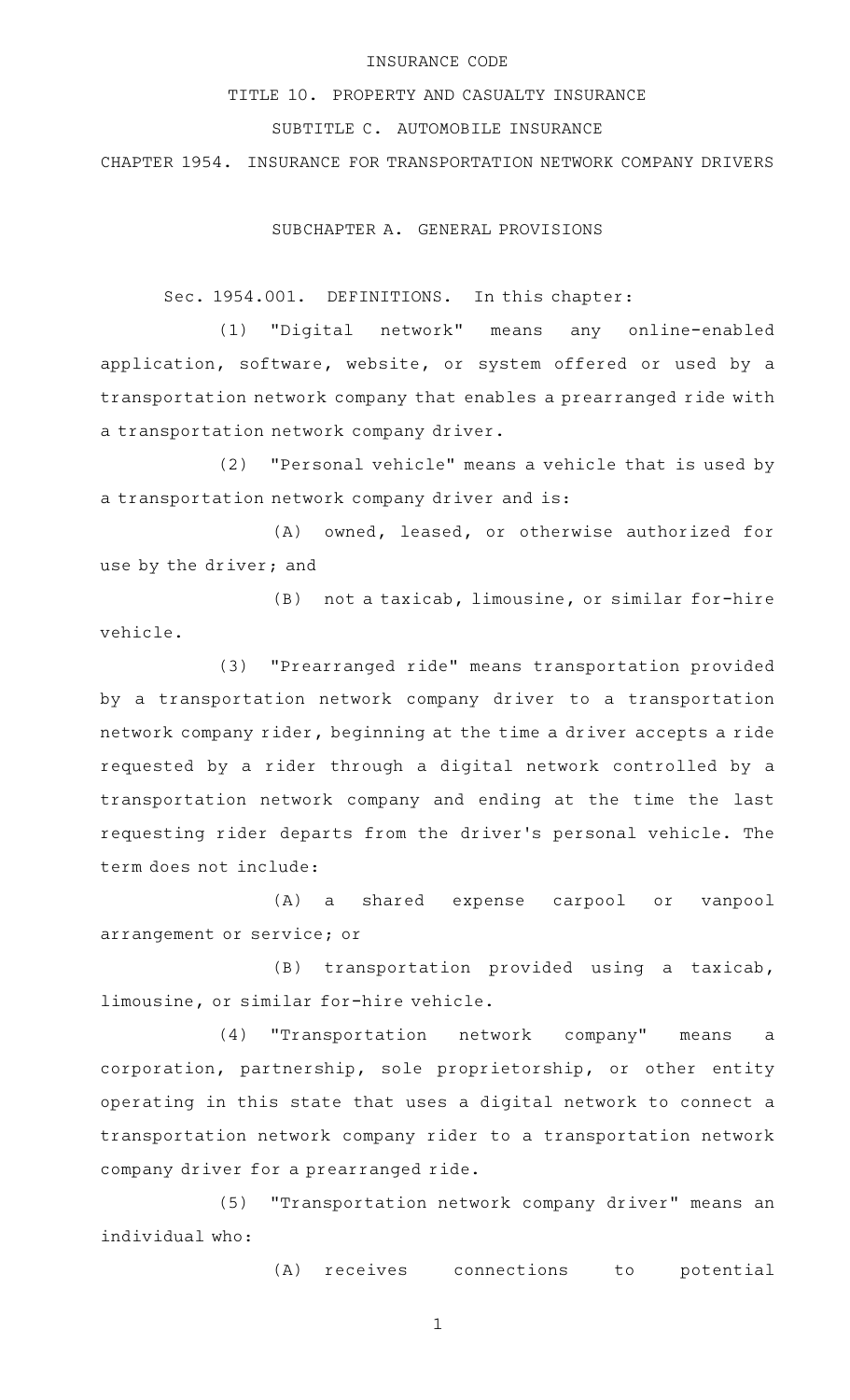transportation network company riders and related services from a transportation network company in exchange for payment of a fee to the company; and

(B) uses a personal vehicle to offer or provide a prearranged ride to a transportation network company rider on connection with the rider through a digital network controlled by the company in exchange for compensation or payment of a fee.

(6) "Transportation network company rider" means an individual who uses a transportation network company 's digital network to connect with a transportation network company driver who provides a prearranged ride to the individual in the driver 's personal vehicle between points chosen by the individual.

Added by Acts 2015, 84th Leg., R.S., Ch. 742 (H.B. [1733](http://www.legis.state.tx.us/tlodocs/84R/billtext/html/HB01733F.HTM)), Sec. 1, eff. January 1, 2016.

Amended by:

Acts 2017, 85th Leg., R.S., Ch. 855 (H.B. [2501](http://www.legis.state.tx.us/tlodocs/85R/billtext/html/HB02501F.HTM)), Sec. 1, eff. September 1, 2017.

Sec. 1954.002. APPLICABILITY OF CHAPTER. (a) This chapter applies to automobile insurance policies in this state, including policies issued by a Lloyd 's plan, a reciprocal or interinsurance exchange, and a county mutual insurance company.

(b) This chapter does not apply to an entity arranging nonemergency medical transportation services under a contract with the state or a managed care organization for individuals qualifying for Medicaid or Medicare unless the entity:

(1) provides the transportation services through a digital network that connects transportation network company drivers to transportation network company riders for prearranged rides;

(2) contracts individually with each transportation network company driver who is connected to transportation network company riders for the prearranged rides through the entity 's digital network; and

(3) otherwise meets all requirements under the Medicaid or Medicare program for delivery of nonemergency medical transportation services.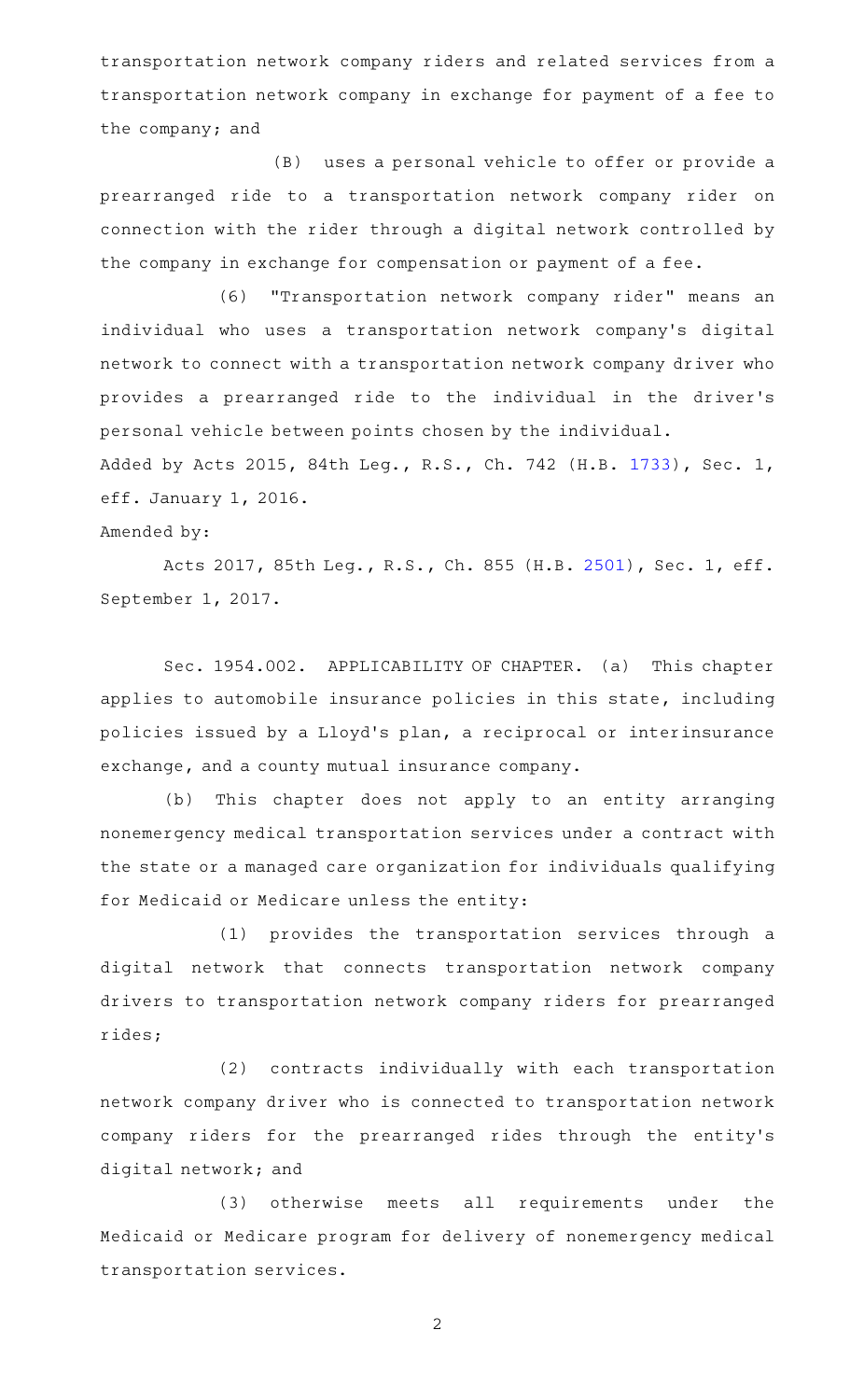Added by Acts 2015, 84th Leg., R.S., Ch. 742 (H.B. [1733](http://www.legis.state.tx.us/tlodocs/84R/billtext/html/HB01733F.HTM)), Sec. 1, eff. January 1, 2016.

Amended by:

Acts 2017, 85th Leg., R.S., Ch. 855 (H.B. [2501](http://www.legis.state.tx.us/tlodocs/85R/billtext/html/HB02501F.HTM)), Sec. 2, eff. September 1, 2017.

### SUBCHAPTER B. INSURANCE REQUIREMENTS

Sec. 1954.051. GENERAL INSURANCE REQUIREMENT. (a) A transportation network company driver or transportation network company on the driver 's behalf shall maintain primary automobile insurance as required by this subchapter.

(b) Insurance maintained under this subchapter must allow a transportation network company driver to use a personal vehicle to transport transportation network company riders for compensation and cover the driver while:

(1) the driver is logged on to the transportation network company 's digital network as provided by Section [1954.052](http://www.statutes.legis.state.tx.us/GetStatute.aspx?Code=IN&Value=1954.052); or

(2) the driver is engaged in a prearranged ride as provided by Section [1954.053.](http://www.statutes.legis.state.tx.us/GetStatute.aspx?Code=IN&Value=1954.053)

(c) Insurance maintained under this subchapter must comply with the law applicable to personal automobile insurance in this state, including this subtitle and Chapter [601,](http://www.statutes.legis.state.tx.us/GetStatute.aspx?Code=TN&Value=601) Transportation Code.

(d) The coverage requirements of this subchapter may be satisfied by:

(1) automobile insurance maintained by the transportation network company driver;

 $(2)$  automobile insurance maintained by the transportation network company; or

 $(3)$  a combination of Subdivisions (1) and (2).

(e) Insurance required under this subchapter may be placed with an automobile insurer authorized to engage in business in this state or with an eligible surplus lines insurer.

Added by Acts 2015, 84th Leg., R.S., Ch. 742 (H.B. [1733](http://www.legis.state.tx.us/tlodocs/84R/billtext/html/HB01733F.HTM)), Sec. 1, eff. January 1, 2016.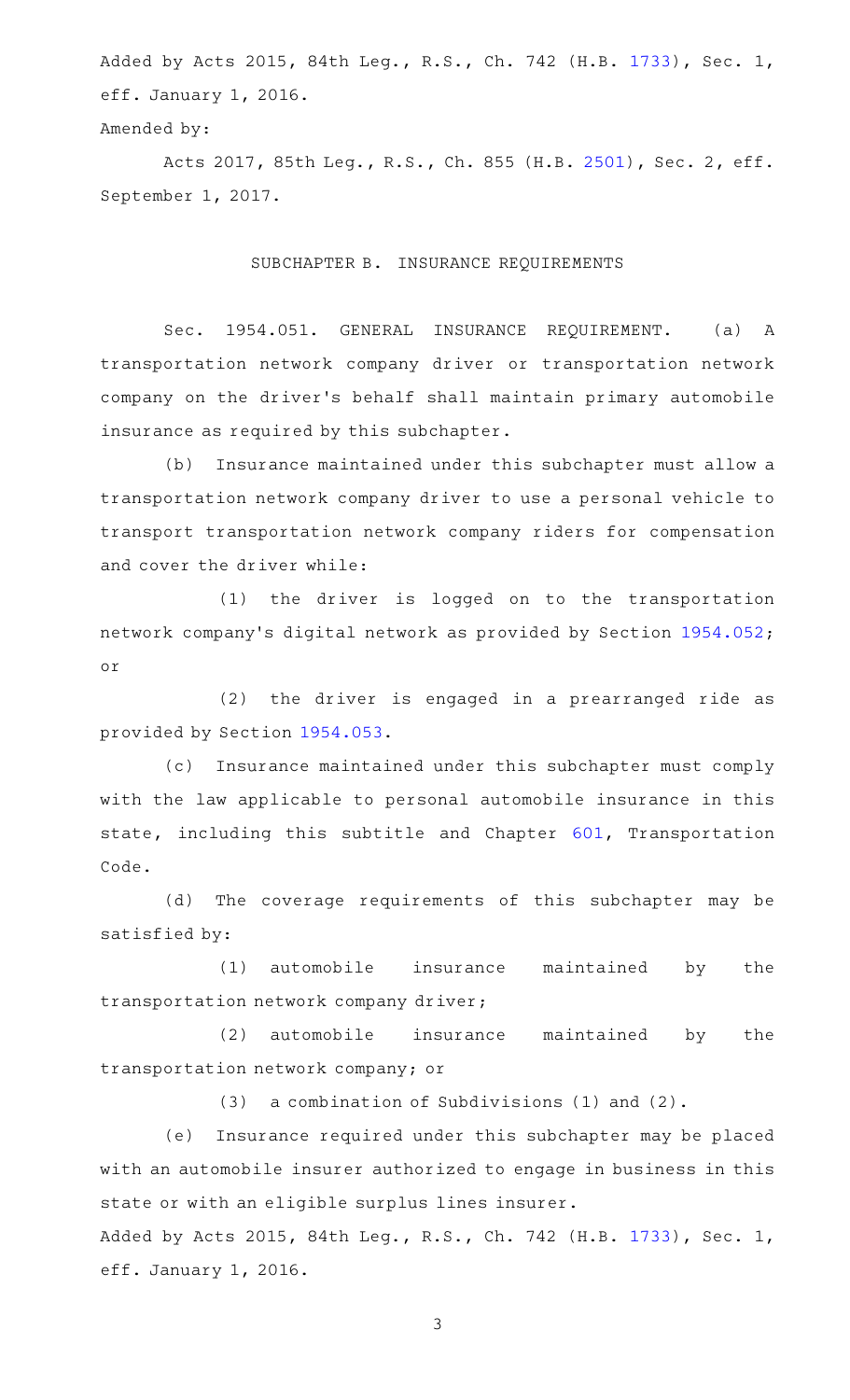Sec. 1954.052. INSURANCE REQUIREMENTS: BETWEEN PREARRANGED RIDES. At the time a transportation network company driver is logged on to the transportation network company 's digital network and is available to receive transportation network requests but is not engaged in a prearranged ride, the automobile insurance policy must provide:

(1) the following minimum amounts of liability insurance coverage:

(A) \$50,000 for bodily injury to or death for each person in an incident;

(B) \$100,000 for bodily injury to or death of a person per incident; and

(C) \$25,000 for damage to or destruction of property of others in an incident;

(2) uninsured or underinsured motorist coverage where required by Section [1952.101;](http://www.statutes.legis.state.tx.us/GetStatute.aspx?Code=IN&Value=1952.101) and

(3) personal injury protection coverage where required by Section [1952.152.](http://www.statutes.legis.state.tx.us/GetStatute.aspx?Code=IN&Value=1952.152) Added by Acts 2015, 84th Leg., R.S., Ch. 742 (H.B. [1733](http://www.legis.state.tx.us/tlodocs/84R/billtext/html/HB01733F.HTM)), Sec. 1,

eff. January 1, 2016.

Sec. 1954.053. INSURANCE REQUIREMENTS: DURING PREARRANGED RIDES. At the time a transportation network company driver is engaged in a prearranged ride, the automobile insurance policy must provide, at a minimum:

 $(1)$  coverage with a total aggregate limit of liability of \$1 million for death, bodily injury, and property damage for each incident;

(2) uninsured or underinsured motorist coverage where required by Section [1952.101;](http://www.statutes.legis.state.tx.us/GetStatute.aspx?Code=IN&Value=1952.101) and

(3) personal injury protection coverage where required by Section [1952.152.](http://www.statutes.legis.state.tx.us/GetStatute.aspx?Code=IN&Value=1952.152)

Added by Acts 2015, 84th Leg., R.S., Ch. 742 (H.B. [1733](http://www.legis.state.tx.us/tlodocs/84R/billtext/html/HB01733F.HTM)), Sec. 1, eff. January 1, 2016.

Sec. 1954.054. LAPSE OF OR INSUFFICIENT COVERAGE. If an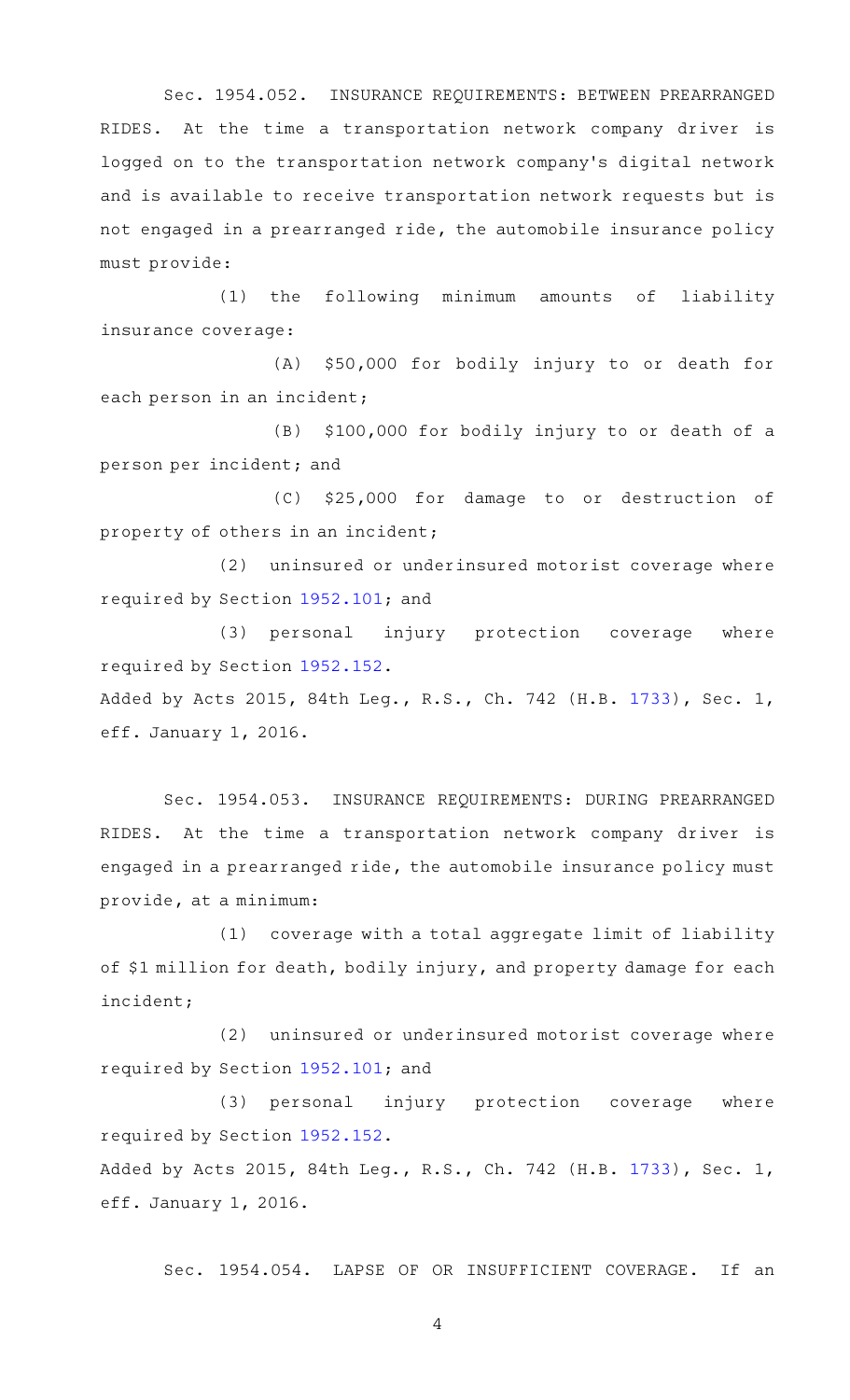insurance policy maintained by a transportation network company driver under this subchapter has lapsed or does not provide the coverage required by this subchapter, the transportation network company shall provide the coverage required by this subchapter beginning with the first dollar of a claim against the driver. Added by Acts 2015, 84th Leg., R.S., Ch. 742 (H.B. [1733](http://www.legis.state.tx.us/tlodocs/84R/billtext/html/HB01733F.HTM)), Sec. 1, eff. January 1, 2016.

Sec. 1954.055. RELATION TO PERSONAL AUTOMOBILE INSURANCE. Coverage under an automobile insurance policy maintained by the transportation network company is not contingent on a transportation network company driver 's personal automobile insurer initially denying a claim.

Added by Acts 2015, 84th Leg., R.S., Ch. 742 (H.B. [1733](http://www.legis.state.tx.us/tlodocs/84R/billtext/html/HB01733F.HTM)), Sec. 1, eff. January 1, 2016.

Sec. 1954.056. FINANCIAL RESPONSIBILITY. (a) Insurance satisfying the requirements of this subchapter satisfies the financial responsibility requirement for an automobile under Chapter [601,](http://www.statutes.legis.state.tx.us/GetStatute.aspx?Code=TN&Value=601) Transportation Code.

(b) A transportation network company driver shall carry proof of insurance that satisfies Sections [1954.052](http://www.statutes.legis.state.tx.us/GetStatute.aspx?Code=IN&Value=1954.052) and [1954.053](http://www.statutes.legis.state.tx.us/GetStatute.aspx?Code=IN&Value=1954.053) with the driver when the driver uses a vehicle in connection with a transportation network company's digital network. In the event of an accident, a driver shall provide the proof of insurance to a directly interested person, automobile insurer, and investigating peace officer on request under Section [601.053,](http://www.statutes.legis.state.tx.us/GetStatute.aspx?Code=TN&Value=601.053) Transportation Code. On request, a driver shall also disclose to a directly interested person, automobile insurer, and investigating peace officer whether, at the time of the accident, the driver was:

 $(1)$  logged on to the company's digital network; or

 $(2)$  engaged in a prearranged ride.

Added by Acts 2015, 84th Leg., R.S., Ch. 742 (H.B. [1733](http://www.legis.state.tx.us/tlodocs/84R/billtext/html/HB01733F.HTM)), Sec. 1, eff. January 1, 2016.

# SUBCHAPTER C. RELATIONSHIP BETWEEN TRANSPORTATION NETWORK COMPANY AND TRANSPORTATION NETWORK COMPANY DRIVER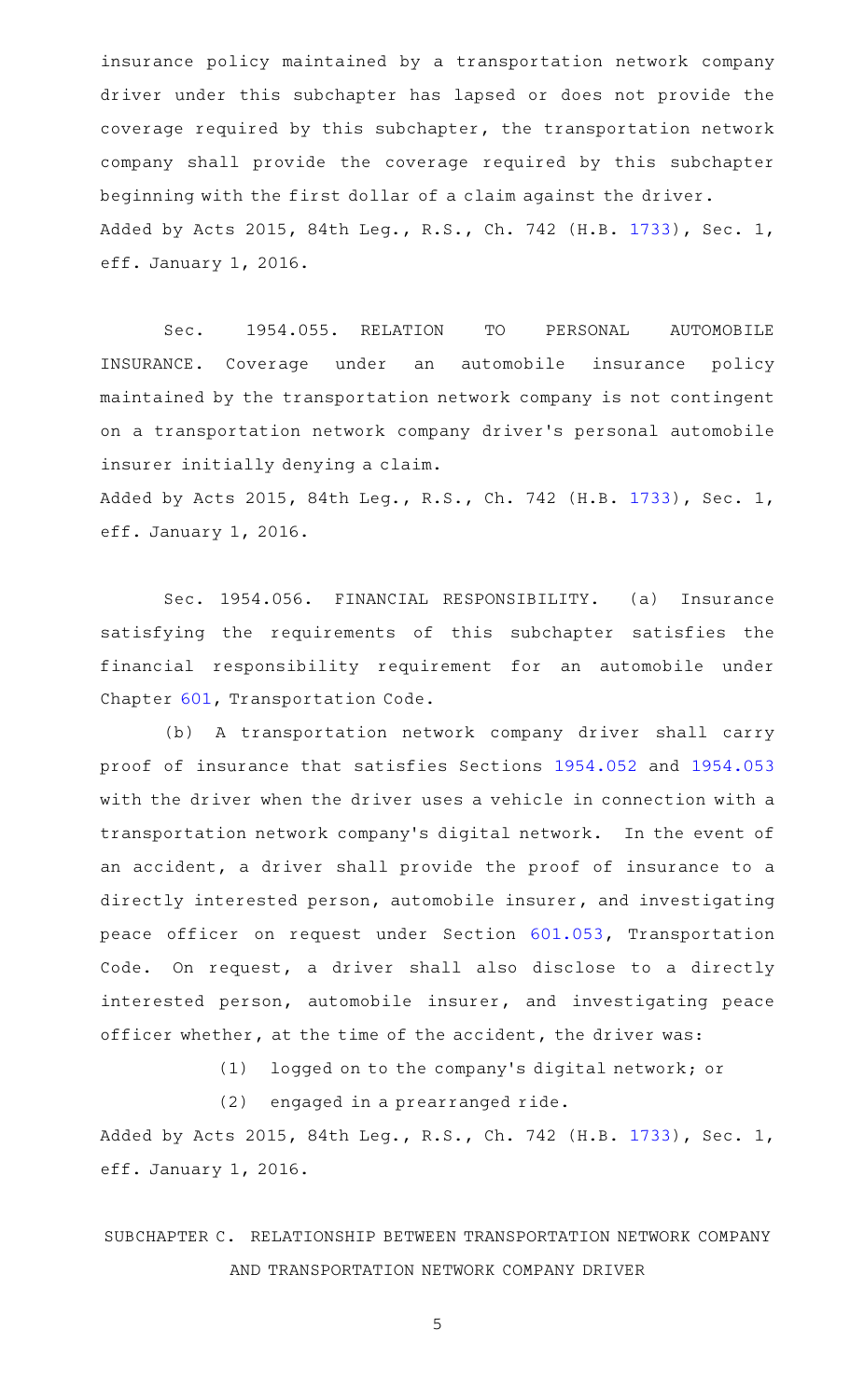Sec. 1954.101. REQUIRED DISCLOSURES. Before a transportation network company driver may accept a request for a prearranged ride on a transportation network company 's digital network, the company shall disclose in writing the following:

 $(1)$  the insurance policy, including the types of coverage and the limits for the policy, that the company provides while a driver uses a personal vehicle in connection with the company 's digital network; and

(2) that the driver's personal automobile insurance policy may not provide coverage, depending on the policy's terms, while the driver is logged on to the company 's digital network and is available to receive transportation requests or is engaged in a prearranged ride.

Added by Acts 2015, 84th Leg., R.S., Ch. 742 (H.B. [1733](http://www.legis.state.tx.us/tlodocs/84R/billtext/html/HB01733F.HTM)), Sec. 1, eff. January 1, 2016.

Sec. 1954.102. CONTROL OF TRANSPORTATION NETWORK COMPANY DRIVERS. A transportation network company does not control, direct, or manage a personal vehicle or a transportation network company driver who connects to the company 's digital network except as agreed by written contract.

Added by Acts 2015, 84th Leg., R.S., Ch. 742 (H.B. [1733](http://www.legis.state.tx.us/tlodocs/84R/billtext/html/HB01733F.HTM)), Sec. 1, eff. January 1, 2016.

### SUBCHAPTER D. PERSONAL AUTOMOBILE INSURANCE

Sec. 1954.151. AUTHORIZED EXCLUSIONS FROM COVERAGE. (a) An insurer may exclude from coverage under a personal automobile insurance policy issued to an owner or operator of a personal vehicle any loss or injury that occurs while a transportation network company driver using the personal vehicle:

(1) is logged on to a transportation network company's digital network; or

 $(2)$  is engaged in a prearranged ride.

(b) Subsection (a) applies to any coverage included in a personal automobile insurance policy, including: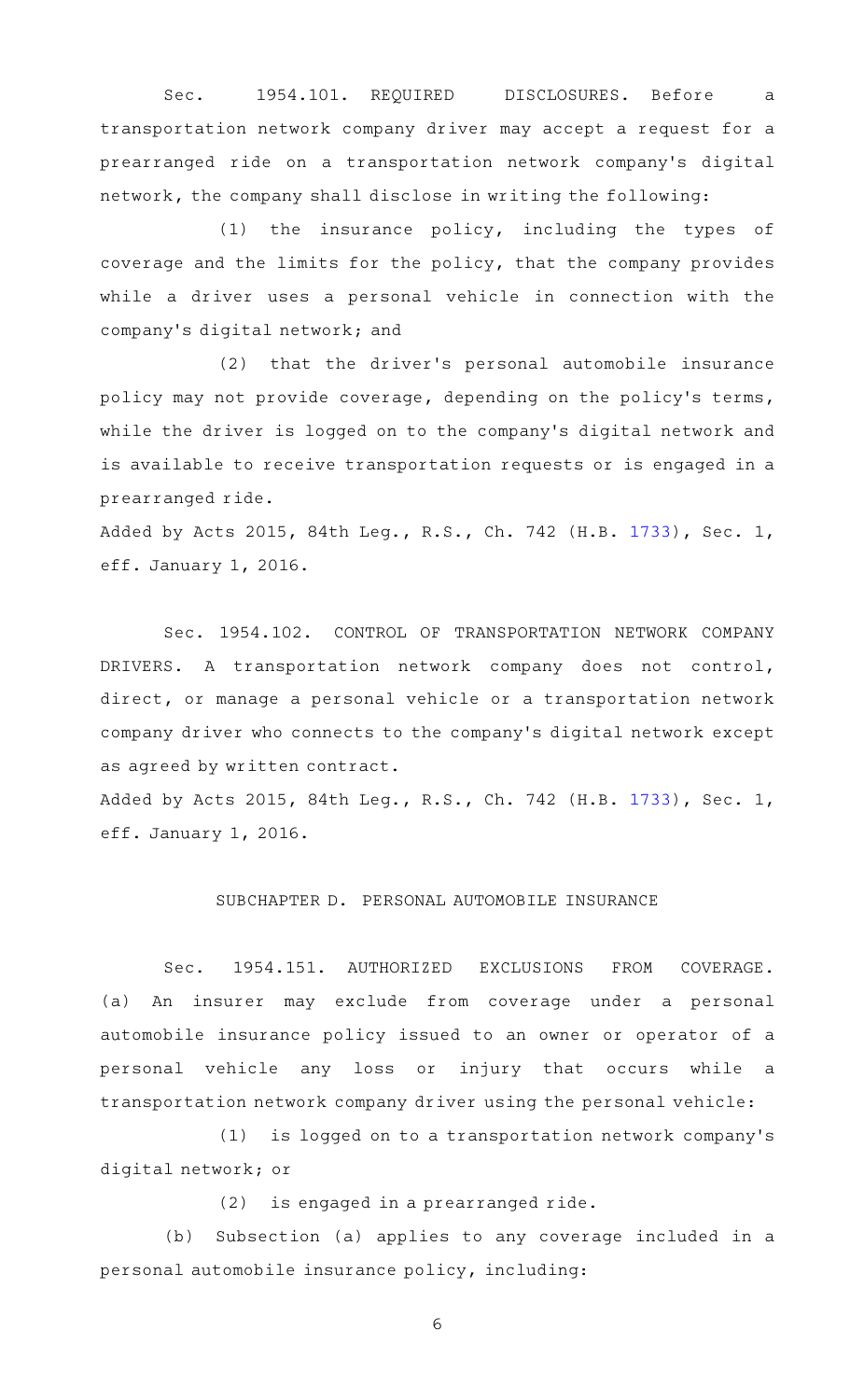(1) liability coverage for bodily injury and property damage;

(2) personal injury protection coverage under Subchapter D, Chapter [1952;](http://www.statutes.legis.state.tx.us/GetStatute.aspx?Code=IN&Value=1952)

(3) uninsured and underinsured motorist coverage;

- (4) medical payment coverage;
- (5) comprehensive physical damage coverage; and
- (6) collision physical damage coverage.

(c) An exclusion authorized under this section applies notwithstanding a financial responsibility requirement under Chapter [601,](http://www.statutes.legis.state.tx.us/GetStatute.aspx?Code=TN&Value=601) Transportation Code.

(d) This subchapter may not be construed to invalidate or limit an exclusion contained in a policy form, including a policy form in use or approved for use in this state before January 1, 2016, that excludes coverage for automobiles used to carry persons or property for compensation or available for hire by the public. Added by Acts 2015, 84th Leg., R.S., Ch. 742 (H.B. [1733](http://www.legis.state.tx.us/tlodocs/84R/billtext/html/HB01733F.HTM)), Sec. 1, eff. January 1, 2016.

Sec. 1954.152. COVERAGE UNDER PERSONAL AUTOMOBILE INSURANCE NOT REQUIRED. (a) This subchapter does not require a personal automobile insurance policy to cover a transportation network company driver while:

(1) the driver is logged on to a transportation network company 's digital network;

 $(2)$  the driver is engaged in a prearranged ride; or

(3) the driver otherwise uses a vehicle to transport passengers for compensation.

(b) This section does not prevent an insurer from providing coverage that may be excluded under this section if the insurer elects to provide the coverage in the policy or by endorsement. Added by Acts 2015, 84th Leg., R.S., Ch. 742 (H.B. [1733](http://www.legis.state.tx.us/tlodocs/84R/billtext/html/HB01733F.HTM)), Sec. 1, eff. January 1, 2016.

Sec. 1954.153. DEFENSE OR INDEMNIFICATION OF CLAIM. (a) An automobile insurer that issues a personal automobile insurance policy that includes an exclusion from coverage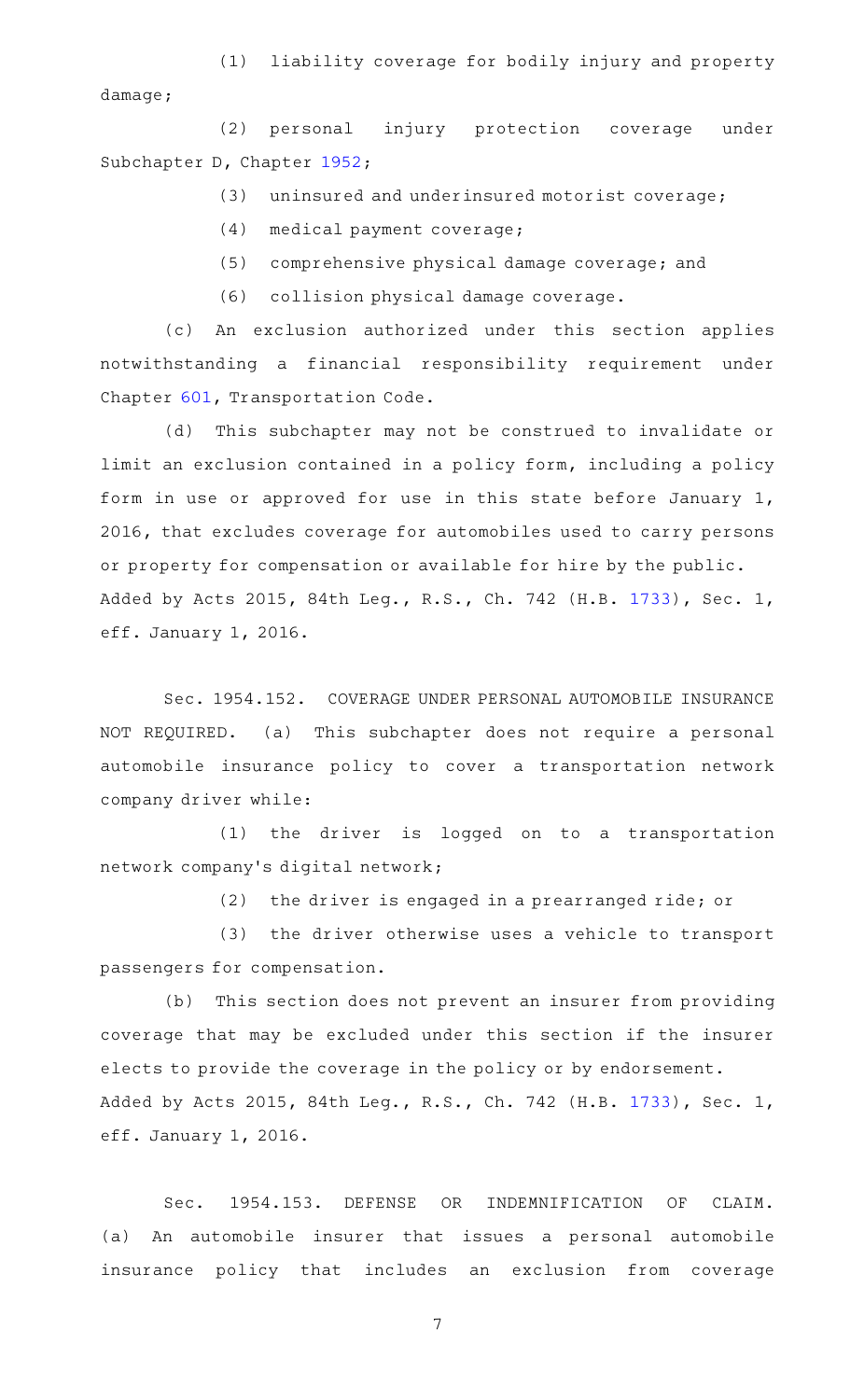authorized by Section [1954.151](http://www.statutes.legis.state.tx.us/GetStatute.aspx?Code=IN&Value=1954.151) does not have a duty to defend or indemnify a claim arising from an event subject to the exclusion.

(b) An automobile insurer that defends or indemnifies a claim against a transportation network company driver for which coverage is excluded under the terms of the policy as authorized by this subchapter has a right of contribution against another insurer that provides automobile insurance to the driver in satisfaction of the coverage requirements under Section [1954.052](http://www.statutes.legis.state.tx.us/GetStatute.aspx?Code=IN&Value=1954.052) or [1954.053](http://www.statutes.legis.state.tx.us/GetStatute.aspx?Code=IN&Value=1954.053), as applicable.

Added by Acts 2015, 84th Leg., R.S., Ch. 742 (H.B. [1733](http://www.legis.state.tx.us/tlodocs/84R/billtext/html/HB01733F.HTM)), Sec. 1, eff. January 1, 2016.

Sec. 1954.154. ASSISTANCE IN CLAIM INVESTIGATION. In an insurance claim investigation, a transportation network company and any insurer providing coverage under Subchapter B shall assist each insurer involved in the claim by providing information to directly interested persons and an insurer of the transportation network company driver. Information provided under this section must include:

(1) the precise times that a driver logged on and off of the transportation network company 's digital network in the 12-hour period immediately preceding and the 12-hour period immediately following the accident; and

(2) a clear description of the coverage, exclusions, and limits provided under an automobile insurance policy maintained under Subchapter B.

Added by Acts 2015, 84th Leg., R.S., Ch. 742 (H.B. [1733](http://www.legis.state.tx.us/tlodocs/84R/billtext/html/HB01733F.HTM)), Sec. 1, eff. January 1, 2016.

Sec. 1954.155. PAYMENT OF CERTAIN CLAIMS. If there is a lien on a personal vehicle and the transportation network company 's insurer covers a claim arising out of an incident that occurred during a prearranged ride, the insurer shall issue payment for the claim:

(1) directly to the person who is repairing the vehicle; or

(2) jointly to the owner of the personal vehicle and